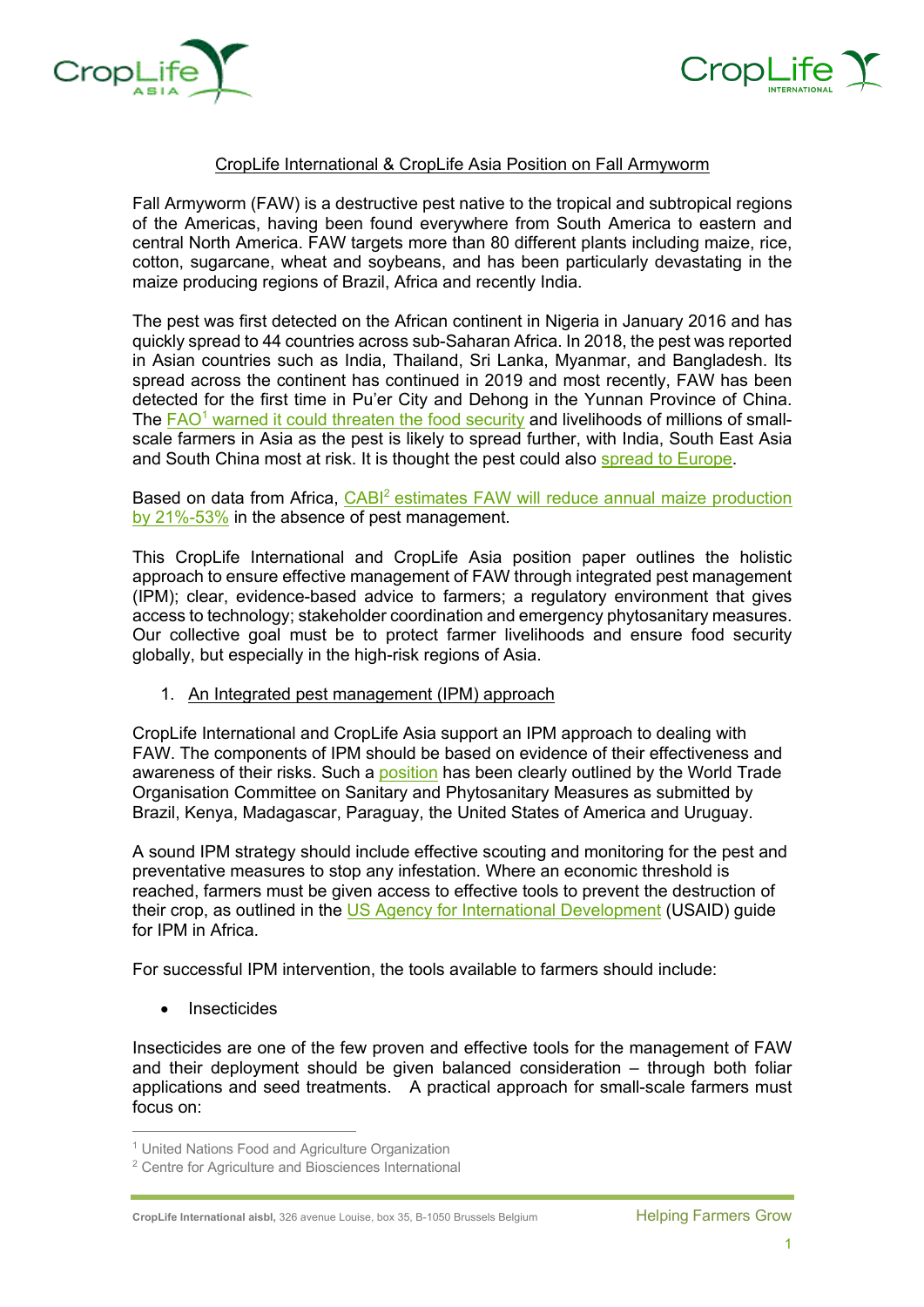- a) the use of in-country registered pesticides only, and pesticides that are recommended to effectively control FAW by credible resources (governmental / non-governmental);
- b) the avoidance of illegally traded pesticides and/or counterfeits;
- c) the avoidance of WHO $3$  class 1a acute toxic pesticide or only use them where farmers are trained and use respective precautions (or as a last resort);
- d) pesticide procurement that follows demand and requirement, and has appropriate measures in place to ensure obsolete stocks do not result;
- e) guidance to avoid build-up of resistance. An Insect Resistance Management guide for FAW has been developed by the CropLife International Insect Resistance Action Committee;
- f) countries to establish ways to enable emergency registrations to ensure modern and safer pesticides become available to farmers; and
- g) use well established government extension services, non-government and intergovernment agencies, and the field staff of insecticide suppliers to promote the responsible use of registered insecticides as part of the IPM approach.
- Plant Biotechnology

Insect-resistant biotech crops have been another tool in the IPM approach and used successfully across North and South America in effectively managing FAW. The effectiveness of biotech maize against FAW has been demonstrated in field trials in Kenya, Mozambique, South Africa, Tanzania and Uganda through the Water Efficient Maize for Africa (WEMA) project. Furthermore, despite the millions of hectares of maize in Africa that have been devastated by FAW in 2017, South Africa has largely been exempt from the infestation. This is due in part both to the 1.6 million hectares of insectresistant, biotech maize planted in South Africa and the commercially available and approved pesticides.

The FAO has previously stated that it is "imperative for Africa to make biotechnologies, knowledge and innovation available, accessible and applicable to small farmers to help them maximize their agricultural productivity while keeping the environment healthy and sustainable." This statement of FAO is more so important for Asia where the pest is threatening maize growing regions. We urge policy makers in countries from Asia where biotech crops are currently unavailable, to develop the regulatory framework to provide farmers with choices and ability to access this important technology.

• Other pest management tools

Other pest control methods should be used in conjunction with pesticides as part of an IPM approach. These include agronomic practices, legitimate biological pesticides and natural enemies. CABI has been reviewing different approaches to FAW management in Africa and this work forms a strong basis for the promotion of pest management options. Farmers need to know about the efficacy and risks of pest management approaches and information on this should be evidence-based.

 <sup>3</sup> World Health Organization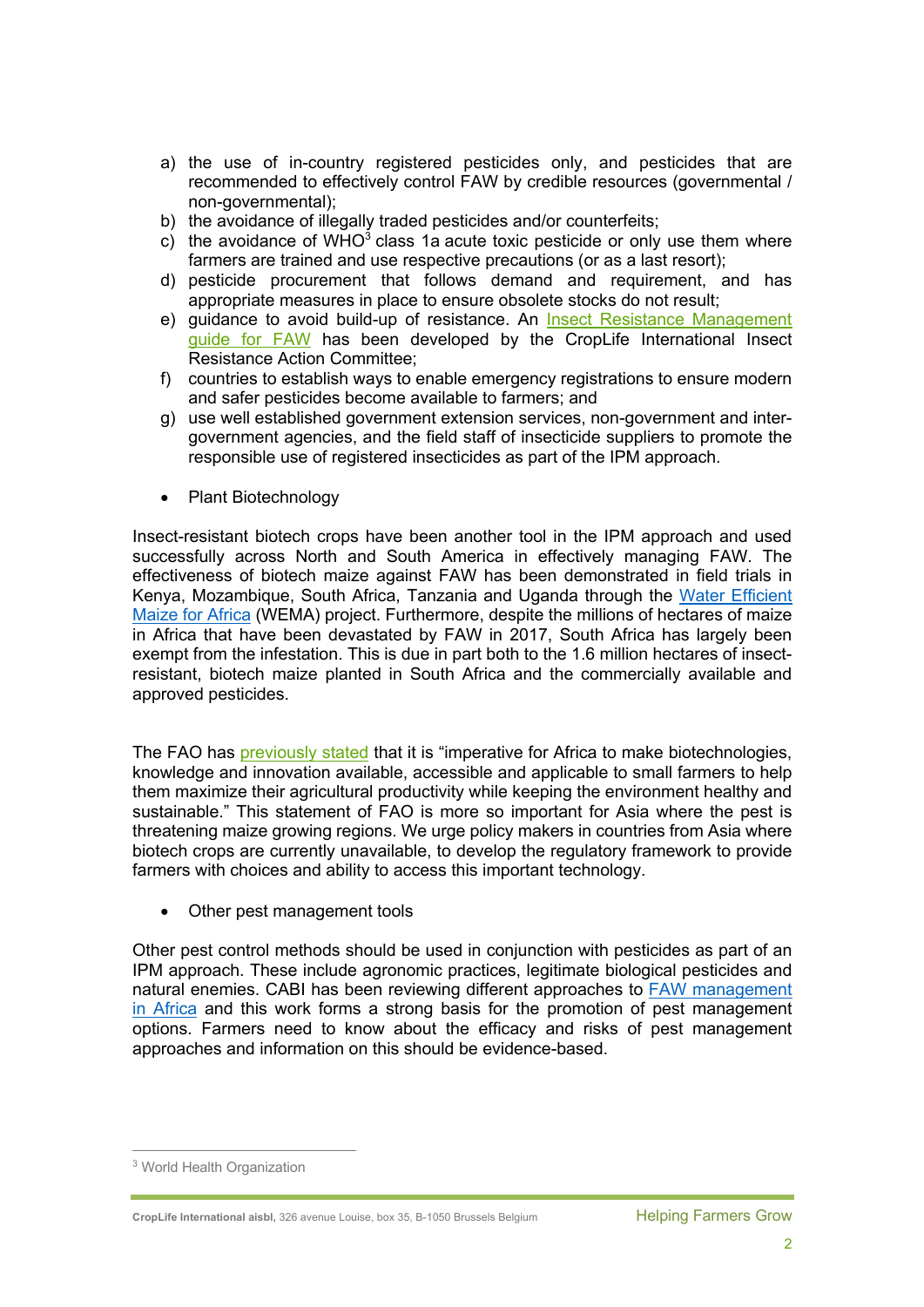## 2. Clear, evidence-based advice to farmers

Given that the FAW is an invasive species, there are few validated control methods available – farmers therefore require technologies that are evidence-based and scalable.

Farmers and those who advise them (such as extension officers and agricultural product retailers) also need clear and consistent advice. Importantly, farmers should be made aware of the danger of the pest, taught to recognize it, and informed of its ecology and lifecycle, including when it is most vulnerable to pest management options. Farmers need to be given information about pest management approaches, their efficacy, the extent to which they have been validated, and how insecticides should be applied so as to maximise their efficacy and mitigate human health and environmental risks.

For crop protection and plant biotech solutions, advice on identifying counterfeit products and resistance management should also be provided. Governments must also ensure biological pesticides available to farmers are legitimate and do not contain hidden (unlabelled) synthetic insecticide ingredients. We expect, over time, as research is conducted, that more pest management approaches will be incorporated into the IPM strategy, in particular the use of biological control agents.

Clarity and consistency are critical in FAW management. Unfortunately, there has been some inconsistency in the FAO's approach to FAW. The *FAO Integrated management of the Fall Armyworm on maize, A guide for Farmer Field Schools in Africa* contains unsubstantiated and unsuitable guidance on the management of  $FAW - a$  full critique has been provided by CropLife International.

3. Access to the technology

It is imperative that farmers have the opportunity to access a wide range of technologies to manage the problems caused by FAW. Science-based regulations are necessary to ensure continued access to a range of modern crop protection products and to improve access to biotech products.

Sound regulations need to be based on science and evidence, considering not only the products' intrinsic qualities but also its purpose and condition of use. This enables regulatory decisions to weigh risks and benefits, not just hazards.

A well-functioning regulatory system will give farmers a choice of tools to protect their crop from FAW, while also protecting human and environmental health, balancing risks and benefits. Evaluations should be grounded in real use-situations and where lacking, capacity of national and regional regulators should be increased to achieve this across Asia.

In the event farmer access to crop protection solutions required to mitigate FAW impact is lacking in a country, the need for emergency use regulatory permits should be explored with regulatory agencies. This process is in place in several western nations (including the United States among others) and has served a critical role in guarding against the unintended consequences posed by misuse, overuse and off-label use of registered pesticides as well as the impact of illegal products.